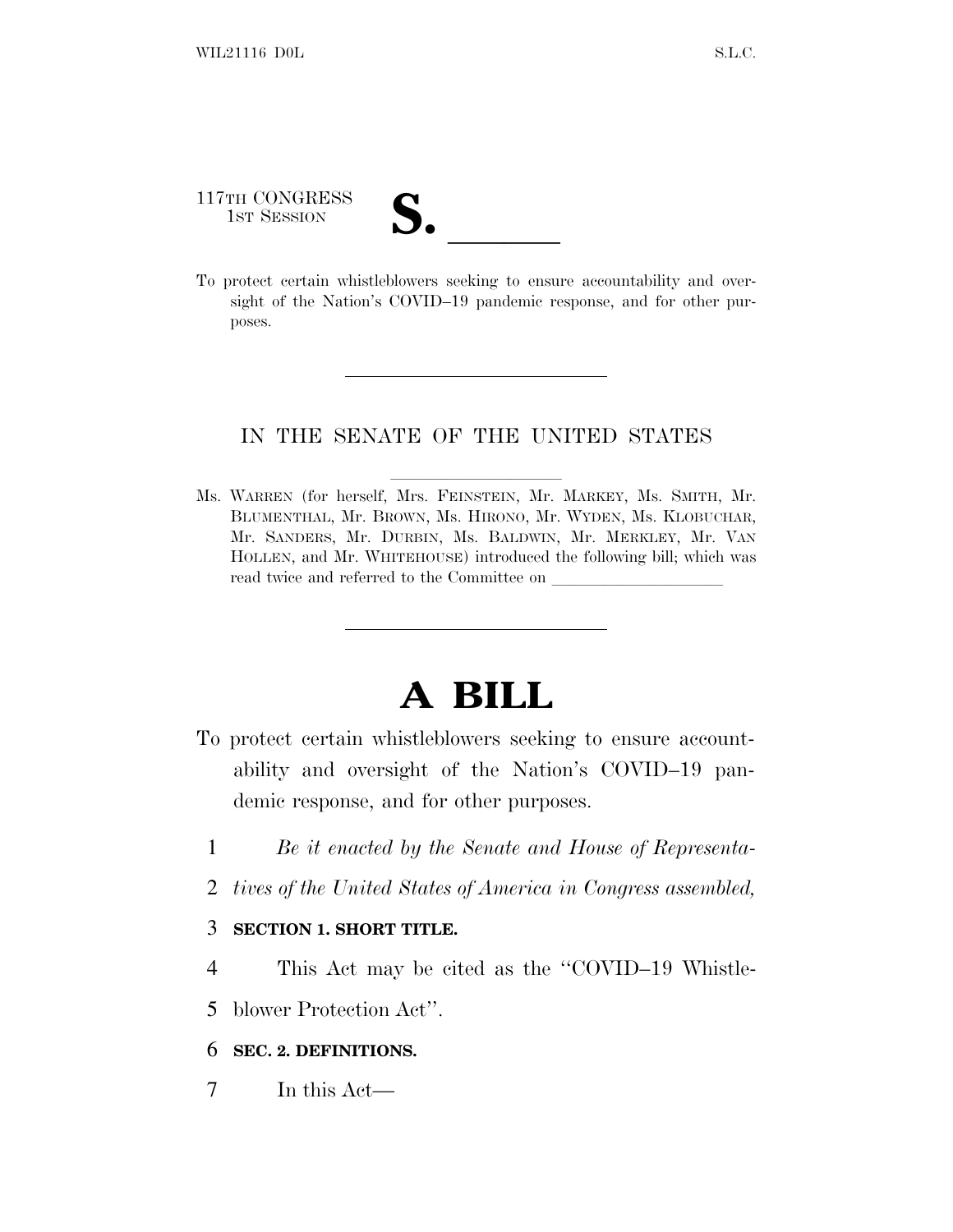| $\mathbf{1}$   | $(1)$ the term "abuse of authority" means an ar-       |
|----------------|--------------------------------------------------------|
| $\overline{2}$ | bitrary and capricious exercise of authority by a con- |
| 3              | tracting officer or employee that adversely affects    |
| $\overline{4}$ | the rights of any individual, or that results in per-  |
| 5              | sonal gain or advantage to the officer or employee     |
| 6              | or to preferred other individuals;                     |
| 7              | (2) the term "CARES Act" means the CARES               |
| 8              | Act (Public Law $116-136$ );                           |
| 9              | (3) the term "Coronavirus pandemic-related             |
| 10             | program, project, or activity"—                        |
| 11             | (A) means a program, project, or activity              |
| 12             | of the executive branch of the Federal Govern-         |
| 13             | ment authorized under or carried out using             |
| 14             | amounts made available under an Act to re-             |
| 15             | spond to or to provide aid or assistance to ad-        |
| 16             | dress, relief from, or funding to address the          |
| 17             | outbreak of COVID-19 that is enacted before,           |
| 18             | on, or after the date of enactment of this Act;        |
| 19             | and                                                    |
| 20             | (B) includes any program, project, or ac-              |
| 21             | tivity of the executive branch of the Federal          |
| 22             | Government authorized under or carried out             |
| 23             | using amounts made available under—                    |
| 24             | (i) the Paycheck Protection Program                    |
| 25             | and Health Care Enhancement Act (Public                |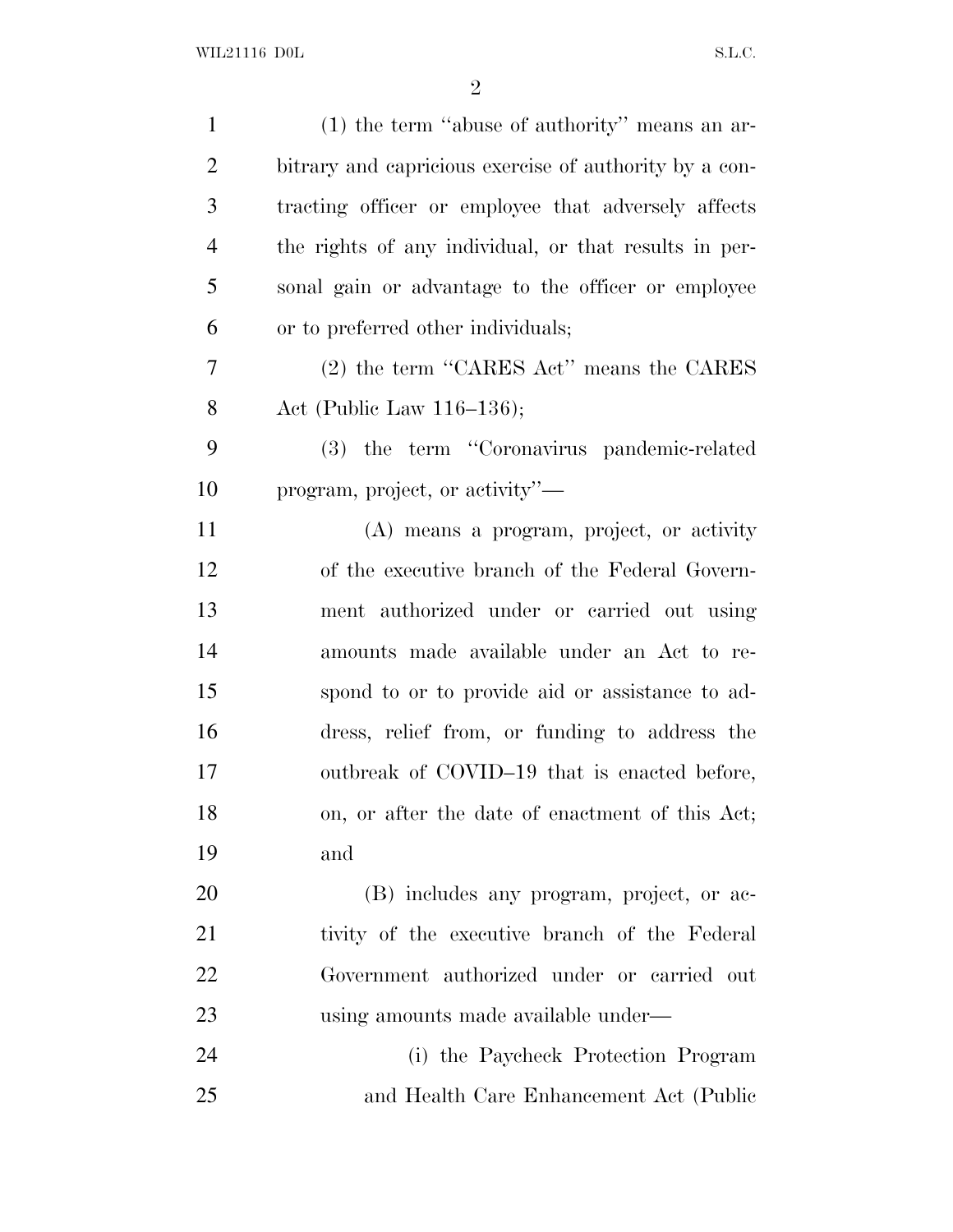| $\mathbf{1}$   | Law $116-139$ , or an amendment made by               |
|----------------|-------------------------------------------------------|
| $\overline{2}$ | that Act;                                             |
| 3              | (ii) the CARES Act, or an amend-                      |
| $\overline{4}$ | ment made by that Act;                                |
| 5              | (iii) the Families First Coronavirus                  |
| 6              | Response Act (Public Law 116–127), or an              |
| $\overline{7}$ | amendment made by that Act;                           |
| 8              | (iv) the Coronavirus Preparedness and                 |
| 9              | Response Supplemental Appropriations                  |
| 10             | Act, 2020 (Public Law 116–123), or an                 |
| 11             | amendment made by that Act; or                        |
| 12             | $(v)$ division M or N of the Consoli-                 |
| 13             | dated Appropriations Act, 2021(Public                 |
| 14             | Law $116-260$ , or an amendment made by               |
| 15             | that division;                                        |
| 16             | $(4)$ the term "covered funds" means any con-         |
| 17             | tract, subcontract, grant, subgrant, loan, loan guar- |
| 18             | antee, or other payment for which—                    |
| 19             | (A) the Federal Government provides any               |
| 20             | portion of the funds or property that is pro-         |
| 21             | vided, requested, or demanded; and                    |
| 22             | (B) any portion of the funds are appro-               |
| 23             | priated or otherwise made available under or to       |
| 24             | carry out a Coronavirus pandemic-related pro-         |
| 25             | gram, project, or activity;                           |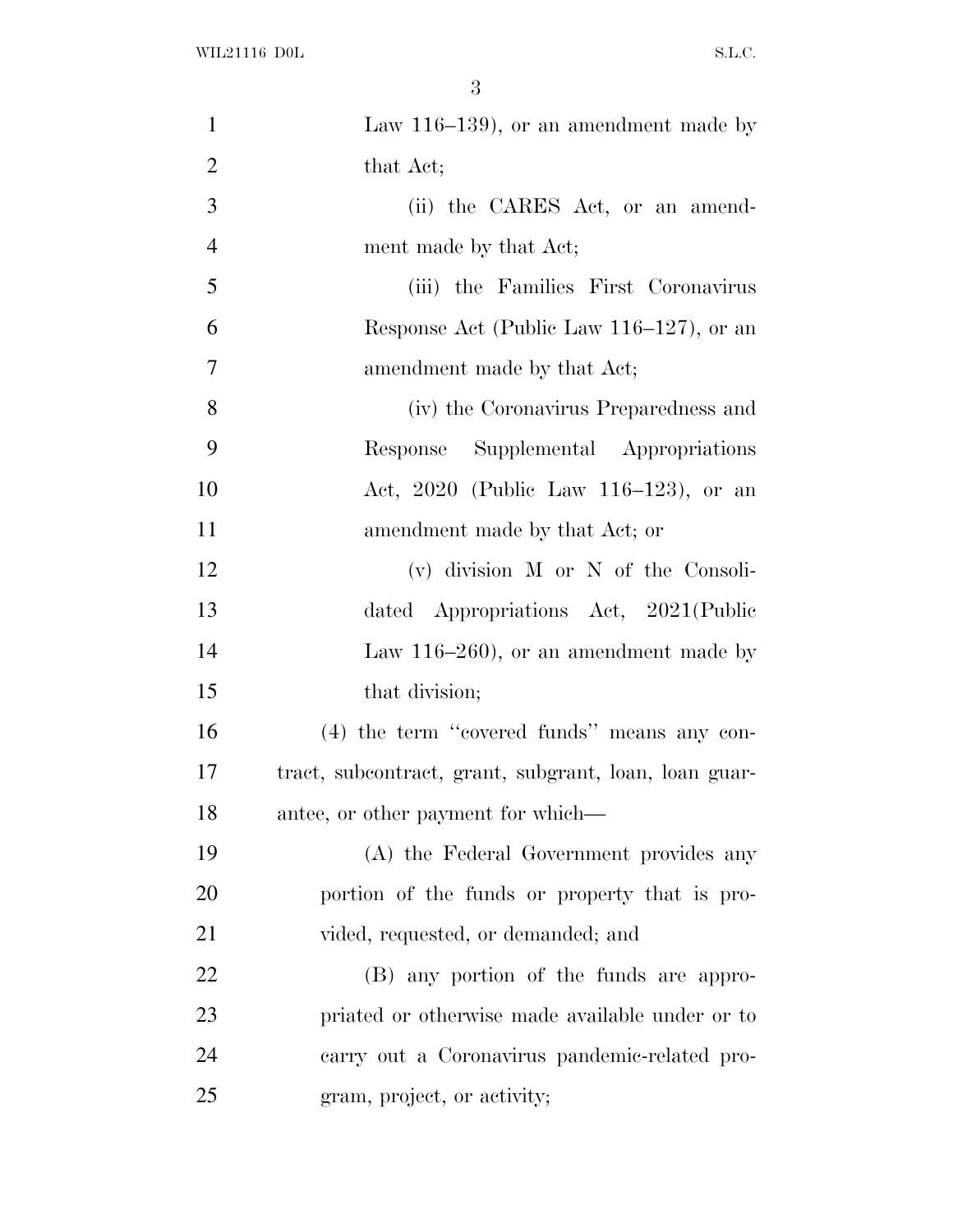| $\mathbf{1}$   | $(5)$ the term "employee"—                          |
|----------------|-----------------------------------------------------|
| $\overline{2}$ | (A) except as provided under subparagraph           |
| 3              | (B), means an individual performing services on     |
| $\overline{4}$ | behalf of an employer, including any individual     |
| 5              | working for an employer under a contract with       |
| 6              | such employer (including a contractor, subcon-      |
| 7              | tractor, or agent of an employer); and              |
| 8              | (B) does not include any Federal employee           |
| 9              | or member of the uniformed services (as that        |
| 10             | term is defined in section $101(a)(5)$ of title 10, |
| 11             | United States Code);                                |
| 12             | $(6)$ the term "non-Federal employer"—              |
|                |                                                     |
| 13             | (A) means any employer—                             |
| 14             | (i) with respect to covered funds—                  |
| 15             | (I) the contractor, subcontractor,                  |
| 16             | grantee, subgrantee, or recipient, as               |
| 17             | the case may be, if the contractor,                 |
| 18             | subcontractor, grantee, subgrantee, or              |
| 19             | recipient is an employer; and                       |
| 20             | (II) any professional membership                    |
| 21             | organization, certification or other                |
| 22             | professional body, any agent or li-                 |
| 23             | censee of the Federal Government, or                |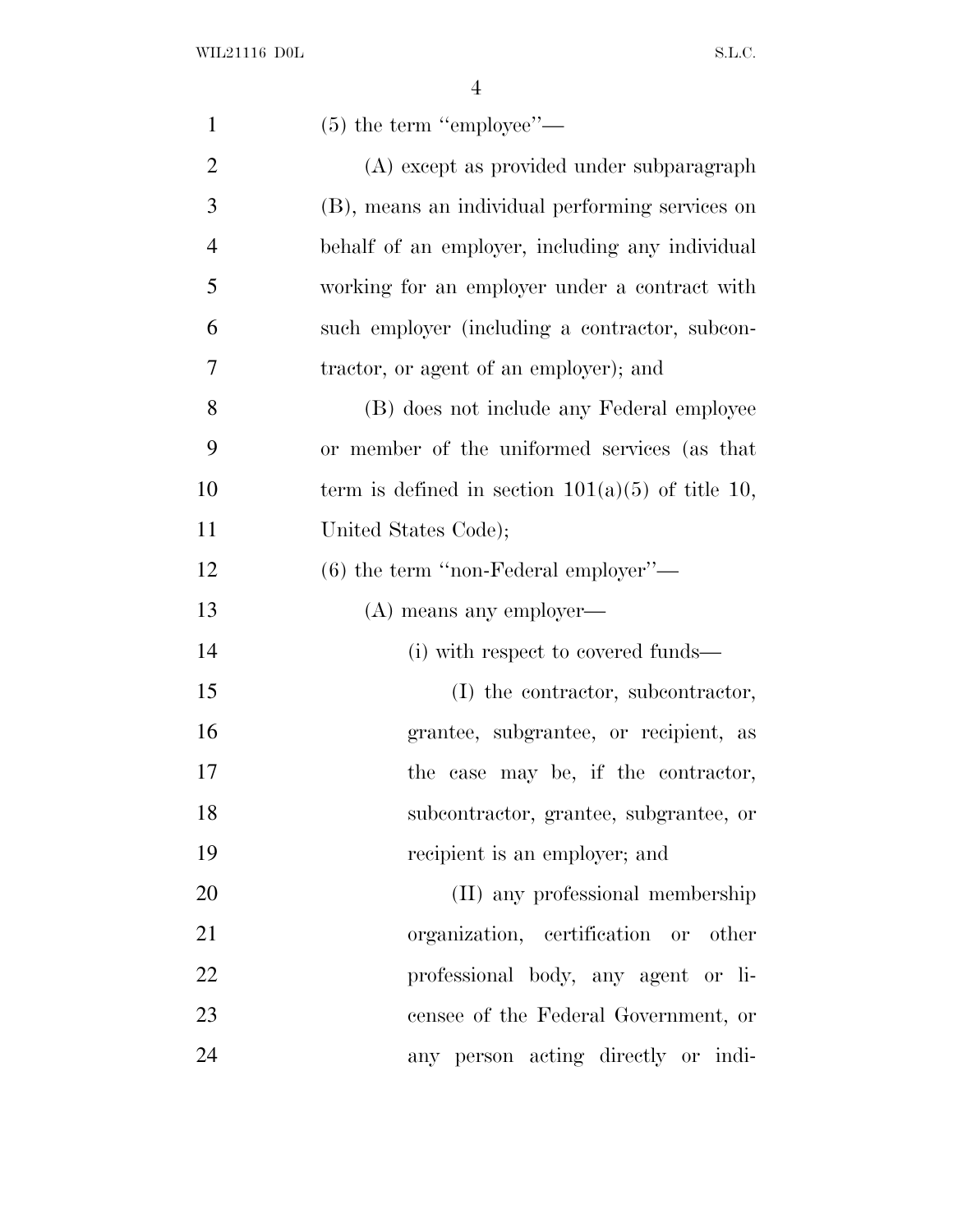| $\mathbf{1}$   | rectly in the interest of an employer                   |
|----------------|---------------------------------------------------------|
| $\overline{2}$ | receiving covered funds; or                             |
| 3              | (ii) with respect to covered funds re-                  |
| $\overline{4}$ | ceived by a State or local government, the              |
| 5              | State or local government receiving the                 |
| 6              | funds and any contractor or subcontractor               |
| 7              | of the State or local government; and                   |
| 8              | (B) does not mean any department, agen-                 |
| 9              | cy, or other entity of the Federal Government;          |
| 10             | (7) the term "protected individual" means—              |
| 11             | $(A)$ an employee of, former employee of, or            |
| 12             | individual seeking employment with, any non-            |
| 13             | Federal employer receiving covered funds; or            |
| 14             | (B) a Federal personal services contractor              |
| 15             | receiving covered funds, former such Federal            |
| 16             | personal services contractor, or applicant for a        |
| 17             | Federal personal services contract involving            |
| 18             | such funds;                                             |
| 19             | $(8)$ the term "reprisal" means an action (or, as       |
| 20             | applicable, inaction) that is discharging, demoting,    |
| 21             | blacklisting, or acting or failing to take an action in |
| 22             | a manner prejudicial against, or otherwise discrimi-    |
| 23             | nating against in any way (including in the hiring      |
| 24             | process and including by the threat of any such ac-     |
| 25             | tion or inaction) a protected individual as described   |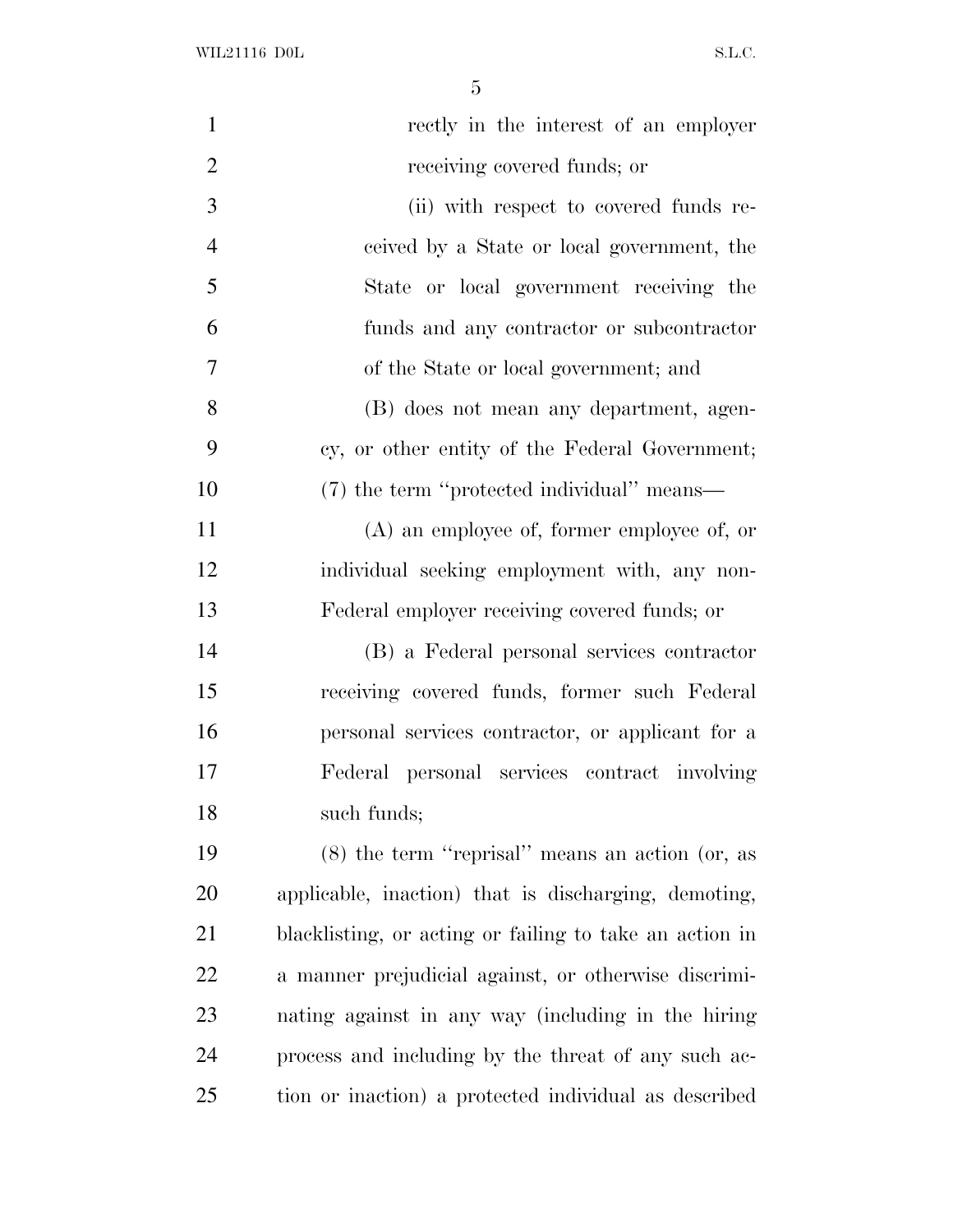| $\mathbf{1}$   | in section $3(a)(1)$ for a reason described in subpara- |
|----------------|---------------------------------------------------------|
| $\overline{2}$ | graph $(A)$ or $(B)$ of such section; and               |
| 3              | $(9)$ the term "State or local government"              |
| $\overline{4}$ | means-                                                  |
| 5              | (A) the government of each of the several               |
| 6              | States, the District of Columbia, the Common-           |
| $\overline{7}$ | wealth of Puerto Rico, Guam, American Samoa,            |
| 8              | the Virgin Islands, the Commonwealth of the             |
| 9              | Northern Mariana Islands, or any other terri-           |
| 10             | tory or possession of the United States; or             |
| 11             | (B) the government of any political sub-                |
| 12             | division of a government listed in subparagraph         |
|                |                                                         |
| 13             | (A).                                                    |
| 14             | SEC. 3. PROTECTING WHISTLEBLOWERS.                      |
| 15             | (a) PROHIBITION OF REPRISALS.—                          |
| 16             | $(1)$ IN GENERAL.—A protected individual may            |
| 17             | not be discharged, demoted, blacklisted, prejudiced     |
| 18             | by any action or lack of action, or otherwise dis-      |
| 19             | criminated against in any way (including in the hir-    |
| 20             | ing process and including by the threat of any such     |
| 21             | action or inaction) for-                                |
| 22             | (A) disclosing, being perceived as dis-                 |
| 23             | closing, or preparing to disclose (including as-        |
| 24             | sisting in disclosing, being perceived as assist-       |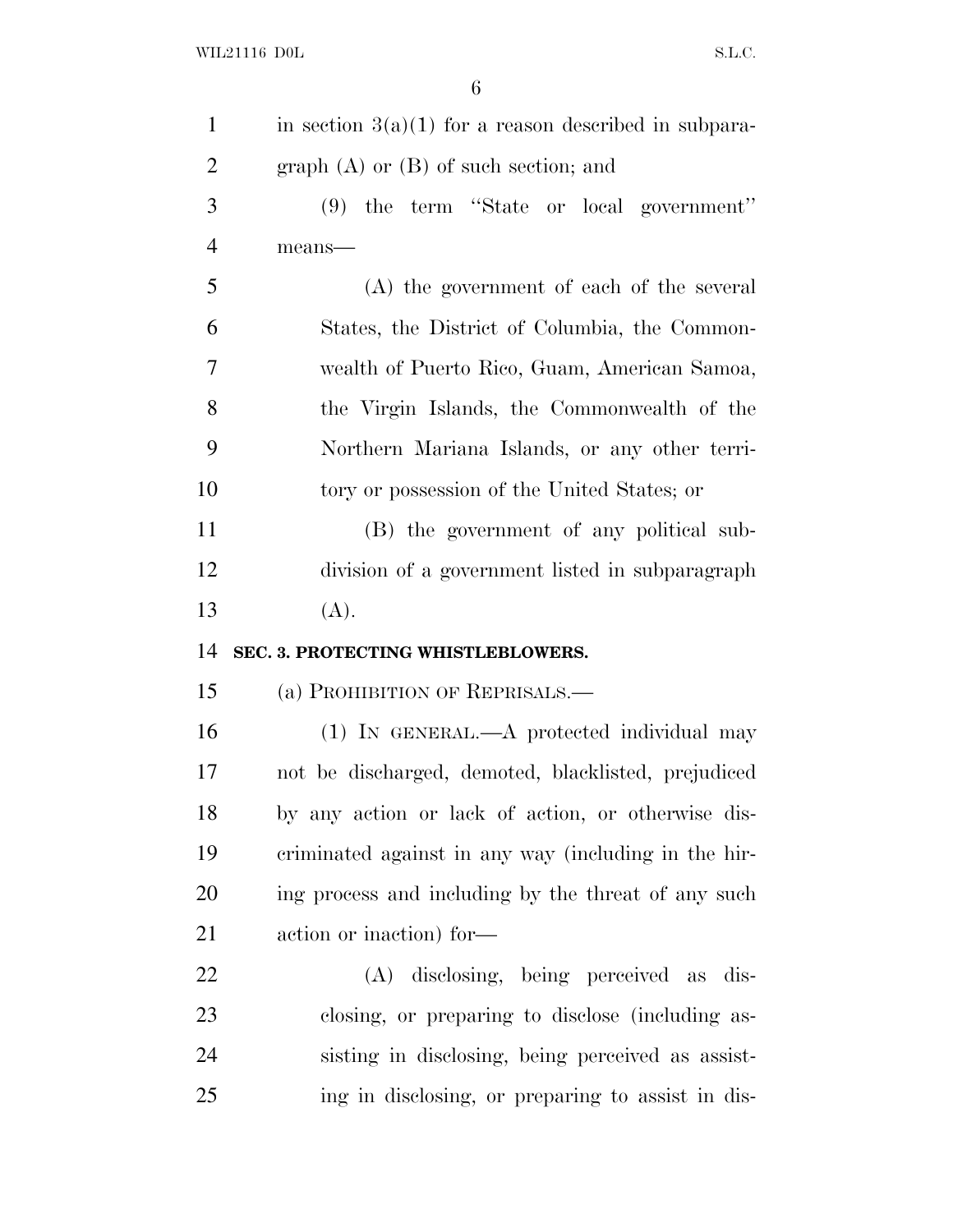| $\mathbf{1}$   | closing and including a disclosure made in the    |
|----------------|---------------------------------------------------|
| $\overline{2}$ | ordinary course of the duties of the protected    |
| 3              | individual) to an officer or entity described in  |
| $\overline{4}$ | paragraph (2) information that the protected      |
| 5              | individual reasonably believes is evidence of     |
| 6              | misconduct that violates, obstructs, or under-    |
| 7              | mines any statute, rule, or regulation with re-   |
| 8              | spect to any Coronavirus pandemic-related pro-    |
| 9              | gram, project, or activity, including—            |
| 10             | (i) gross mismanagement of an agency              |
| 11             | contract, subcontract, grant, or subgrant         |
| 12             | relating to covered funds;                        |
| 13             | (ii) a gross waste of covered funds;              |
| 14             | (iii) a substantial and specific danger           |
| 15             | to public health or safety;                       |
| 16             | (iv) an abuse of authority related to             |
| 17             | the distribution, implementation, or use of       |
| 18             | covered funds, including conflict of interest     |
| 19             | or partiality; and                                |
| 20             | (v) a violation of any statute, rule, or          |
| 21             | regulation related to an agency contract,         |
| 22             | subcontract (including the competition for        |
| 23             | negotiation of a contract or<br>sub-<br><b>or</b> |
| 24             | contract), grant, or subgrant, awarded or         |
| 25             | issued relating to covered funds; or              |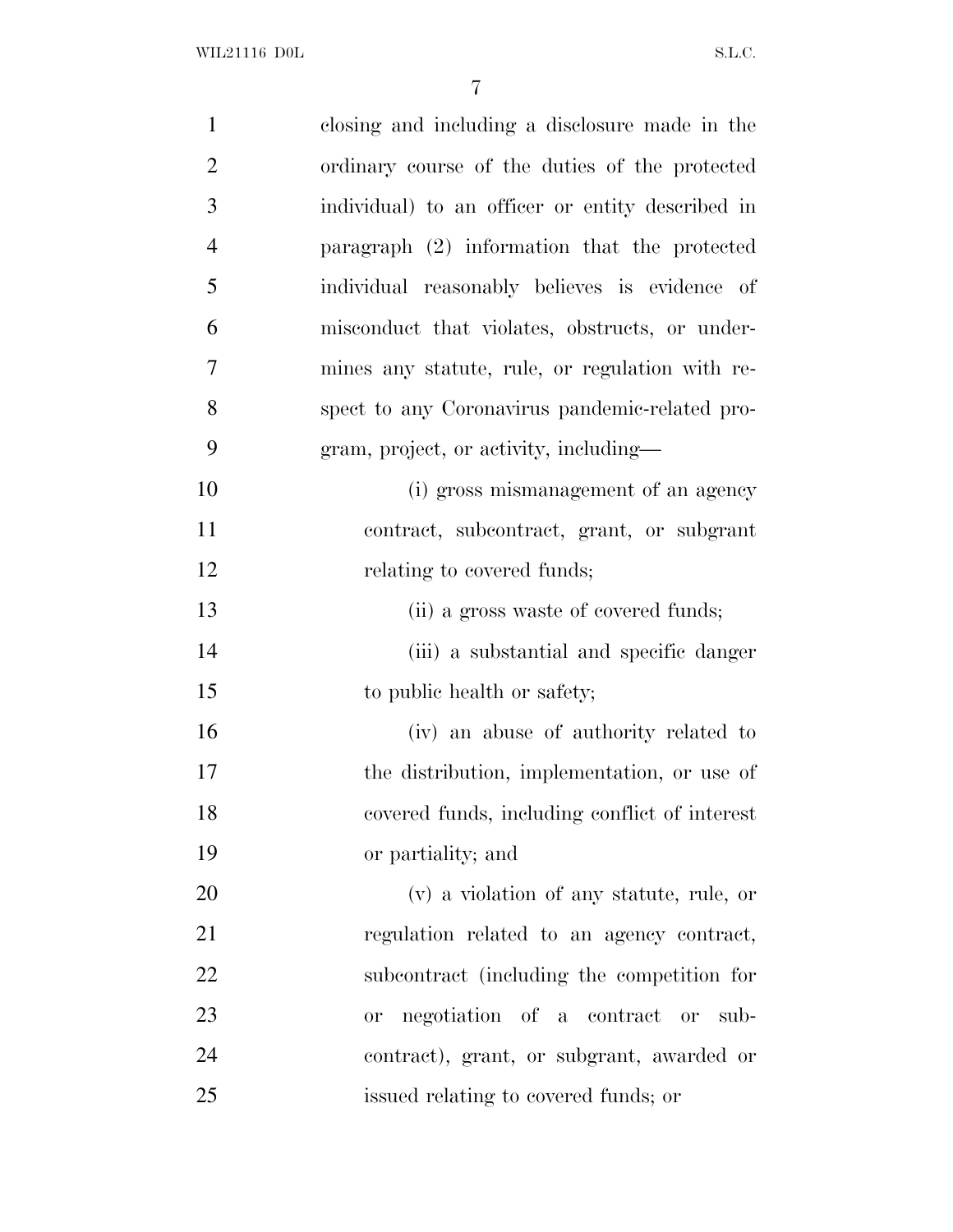| $\mathbf{1}$   | (B) refusing to obey an order that the pro-       |
|----------------|---------------------------------------------------|
| $\overline{2}$ | tected individual reasonably believes would re-   |
| 3              | quire that individual to violate a statute, rule, |
| $\overline{4}$ | or regulation with respect to any Coronavirus     |
| 5              | pandemic-related program, project, or activity.   |
| 6              | (2) OFFICERS AND ENTITIES.—The officers and       |
| 7              | entities described in this paragraph are—         |
| 8              | (A) the Pandemic Response Accountability          |
| 9              | Committee;                                        |
| 10             | (B) an inspector general, including the           |
| 11             | Special Inspector General for Pandemic Relief;    |
| 12             | (C) the Congressional Oversight Commis-           |
| 13             | sion;                                             |
| 14             | (D) the Comptroller General of the United         |
| 15             | States;                                           |
| 16             | (E) a Member of Congress;                         |
| 17             | (F) a congressional committee;                    |
| 18             | (G) a State or Federal regulatory or law          |
| 19             | enforcement agency;                               |
| 20             | $(H)(i)$ an individual with supervisory au-       |
| 21             | thority over a protected individual; or           |
| 22             | (ii) another individual who—                      |
| 23             | (I) has authority to investigate, dis-            |
| 24             | cover, or terminate misconduct; and               |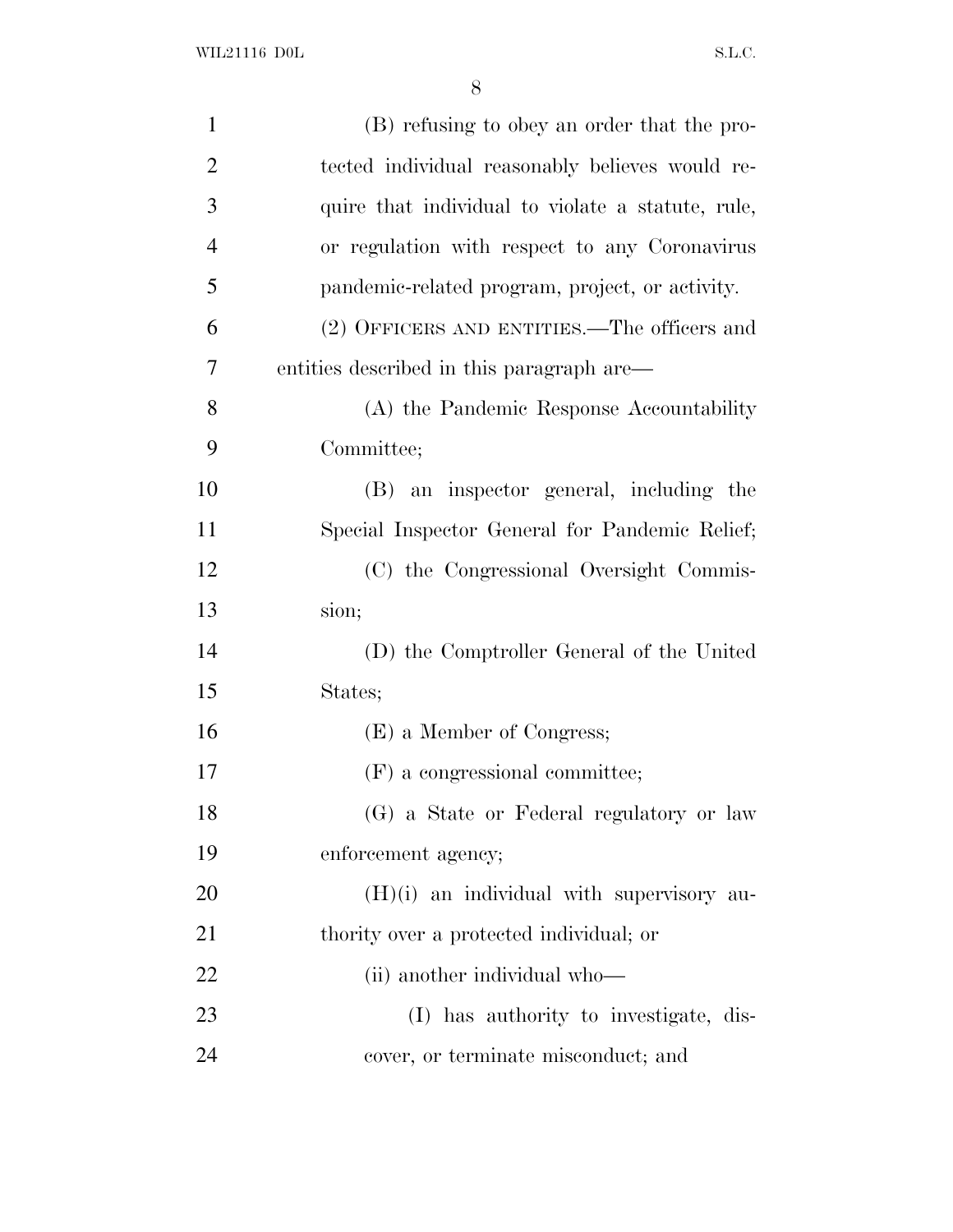| $\mathbf{1}$   | (II) works for the non-Federal em-            |
|----------------|-----------------------------------------------|
| $\overline{2}$ | ployer (in the case of a protected individual |
| 3              | described in section $2(7)(A)$ , or the Fed-  |
| $\overline{4}$ | eral Government (in the case of a pro-        |
| 5              | tected individual described in section        |
| 6              | 2(7)(B));                                     |
| $\overline{7}$ | $(I)$ a court or grand jury;                  |
| 8              | $(J)$ an officer or representative of a labor |
| 9              | organization; or                              |
| 10             | (K) the head of a Federal agency or a des-    |
| 11             | ignee of such a head.                         |
| 12             | $(3)$ APPLICATION.—                           |
| 13             | (A) IN GENERAL.—For the purposes of           |
| 14             | paragraph $(1)$ —                             |
| 15             | (i) a protected individual who initiates      |
| 16             | or provides evidence of misconduct by a       |
| 17             | contractor, subcontractor, grantee, or sub-   |
| 18             | grantee in any judicial or administrative     |
| 19             | proceeding relating to waste, fraud, or       |
| 20             | abuse in connection with a Federal con-       |
| 21             | tract or grant shall be deemed to have        |
| 22             | made a disclosure covered by such para-       |
| 23             | graph; and                                    |
| 24             | (ii) any discharge, demotion, discrimi-       |
| 25             | nation, or other reprisal described in para-  |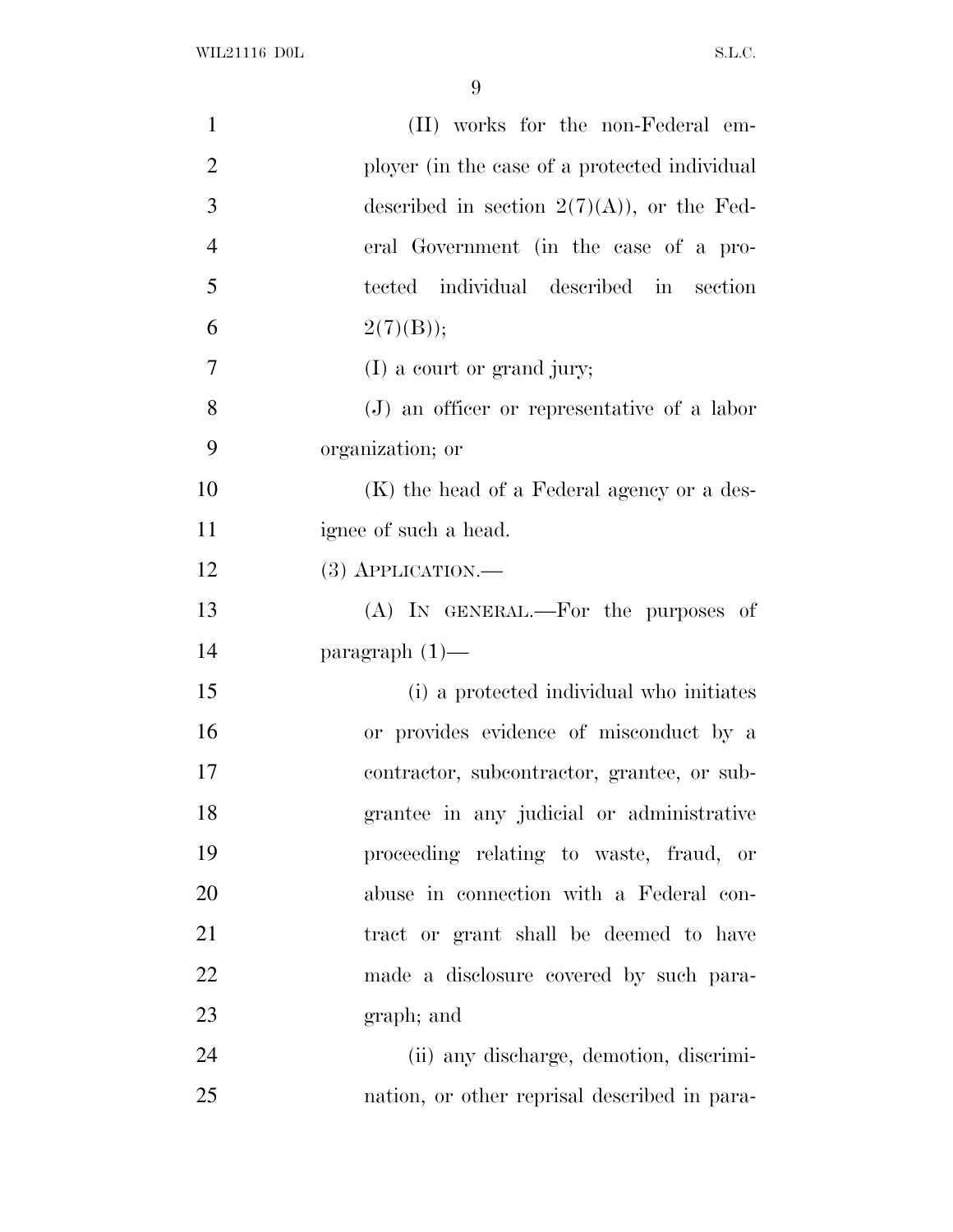| $\mathbf{1}$   | $graph(1)$ is prohibited even if it is under- |
|----------------|-----------------------------------------------|
| $\overline{2}$ | taken at the request of an executive branch   |
| 3              | officer or employee, unless the request       |
| $\overline{4}$ | takes the form of a non-discretionary di-     |
| 5              | rective and is within the authority of the    |
| 6              | executive branch official making the re-      |
| 7              | quest.                                        |
| 8              | (B) PROTECTION OF WHISTLEBLOWER               |
| 9              | IDENTITY.                                     |
| 10             | (i) IN GENERAL.—Except as required            |
| 11             | by law, an officer or entity described in     |
| 12             | paragraph (2) that receives information       |
| 13             | under paragraph (1) and any individual or     |
| 14             | entity to which the officer or entity dis-    |
| 15             | closes the information may not disclose the   |
| 16             | identity or identifying information of the    |
| 17             | protected individual providing the informa-   |
| 18             | tion without explicit written consent of the  |
| 19             | protected individual.                         |
| 20             | NOTICE.—If disclosure of the<br>(ii)          |
| 21             | identity or identifying information of a      |
| 22             | protected individual providing information    |
| 23             | under paragraph $(1)$ is required by law,     |
| 24             | the recipient shall provide timely notice of  |
| 25             | the disclosure to the protected individual.   |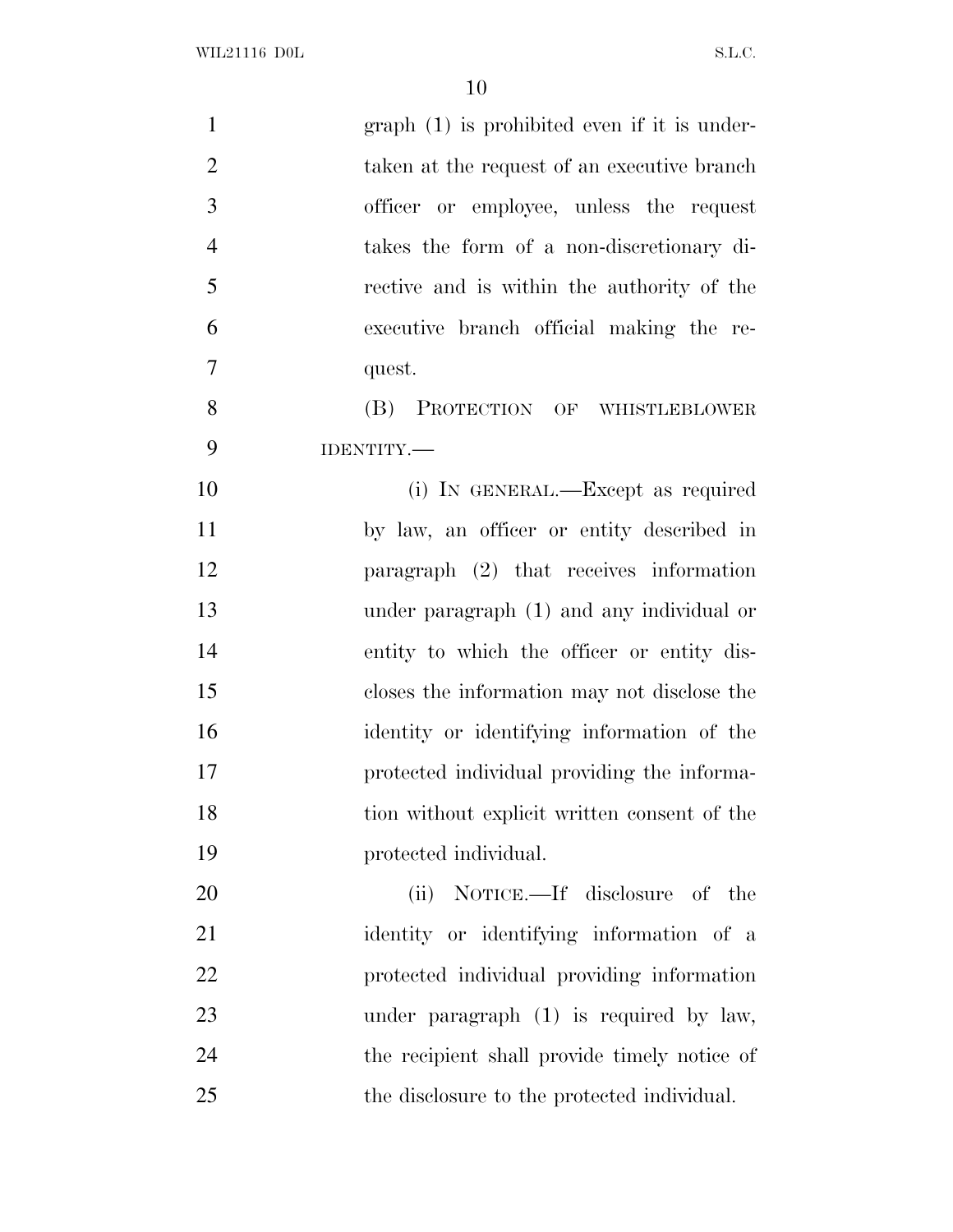| 1              | (b) INVESTIGATION OF COMPLAINTS.—                  |
|----------------|----------------------------------------------------|
| $\overline{2}$ | $(1)$ COMPLAINTS.—                                 |
| 3              | (A) IN GENERAL.—A protected individual             |
| $\overline{4}$ | who believes that the individual has been sub-     |
| 5              | jected to a reprisal prohibited under subsection   |
| 6              | (a) may, within 3 years after learning of the al-  |
| 7              | leged reprisal, submit a complaint regarding the   |
| 8              | reprisal to the Secretary of Labor in accordance   |
| 9              | with paragraph $(2)$ .                             |
| 10             | (B) RESPONSE.—Not later than 60 days               |
| 11             | after the submission of a complaint under sub-     |
| 12             | paragraph $(A)$ , the applicable non-Federal em-   |
| 13             | ployer (or the applicable agency head in the       |
| 14             | case of a Federal personal services contract in-   |
| 15             | volving covered funds) shall submit an answer      |
| 16             | to the complaint to the Secretary of Labor.        |
| 17             | (2)<br>REMEDY AND ENFORCEMENT AUTHOR-              |
| 18             | ITY.                                               |
| 19             | (A) RULES AND PROCEDURES.—Except to                |
| 20             | the extent provided otherwise in this section,     |
| 21             | any action alleging a reprisal prohibited under    |
| 22             | subsection (a) shall be governed, to the max-      |
| 23             | imum extent practicable, by the rules and pro-     |
| 24             | eedures for administrative and judicial enforce-   |
| 25             | ment, including for investigations, civil actions, |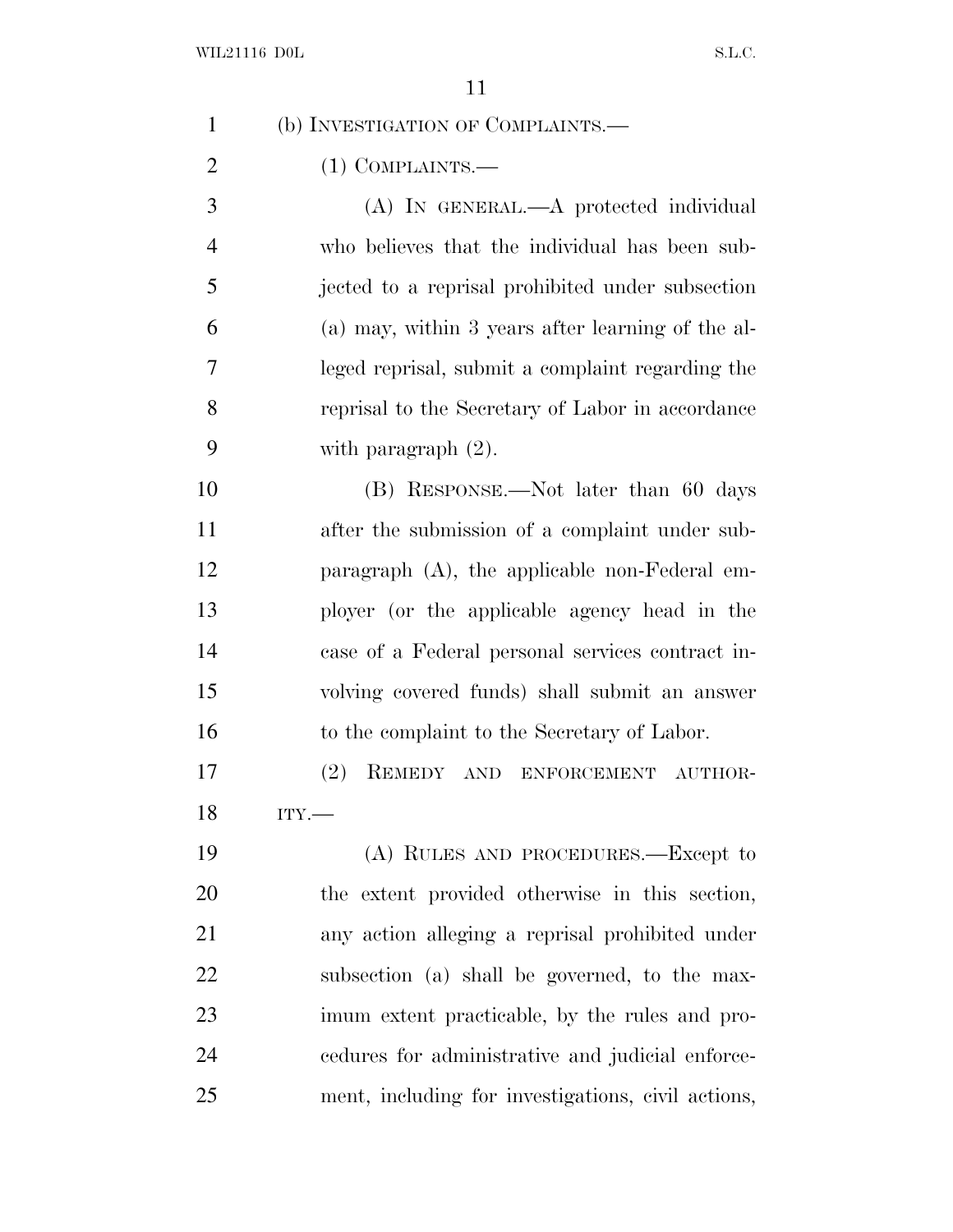| $\mathbf{1}$   | appeals, and relief, set forth under section        |
|----------------|-----------------------------------------------------|
| $\overline{2}$ | $7623(d)$ of the Internal Revenue Code of 1986.     |
| 3              | (B) BURDEN OF PROOF.—The Secretary                  |
| $\overline{4}$ | of Labor, or the officer presiding in a judicial    |
| 5              | or administrative proceeding, shall apply the       |
| 6              | legal burdens of proof specified in section         |
| $\overline{7}$ | $1221(e)$ of title 5, United States Code, in deter- |
| 8              | mining whether a reprisal prohibited under sub-     |
| 9              | section (a) has occurred in accordance with the     |
| 10             | rules and procedures under subparagraph (A).        |
| 11             | (C) ACCESS TO INVESTIGATIVE FILE OF                 |
| 12             | THE SECRETARY OF LABOR.-                            |
| 13             | (i) IN GENERAL.—A protected indi-                   |
| 14             | vidual alleging a reprisal under this section       |
| 15             | shall have access to the investigation file of      |
| 16             | the Secretary of Labor in accordance with           |
| 17             | section 552a of title 5, United States Code         |
| 18             | (commonly referred to as the "Privacy               |
| 19             | Act"). The investigation of the Secretary           |
| 20             | of Labor shall be deemed closed for pur-            |
| 21             | poses of disclosure under such section              |
| 22             | when an individual files an appeal to an            |
| 23             | agency head or a court of competent juris-          |
| 24             | diction.                                            |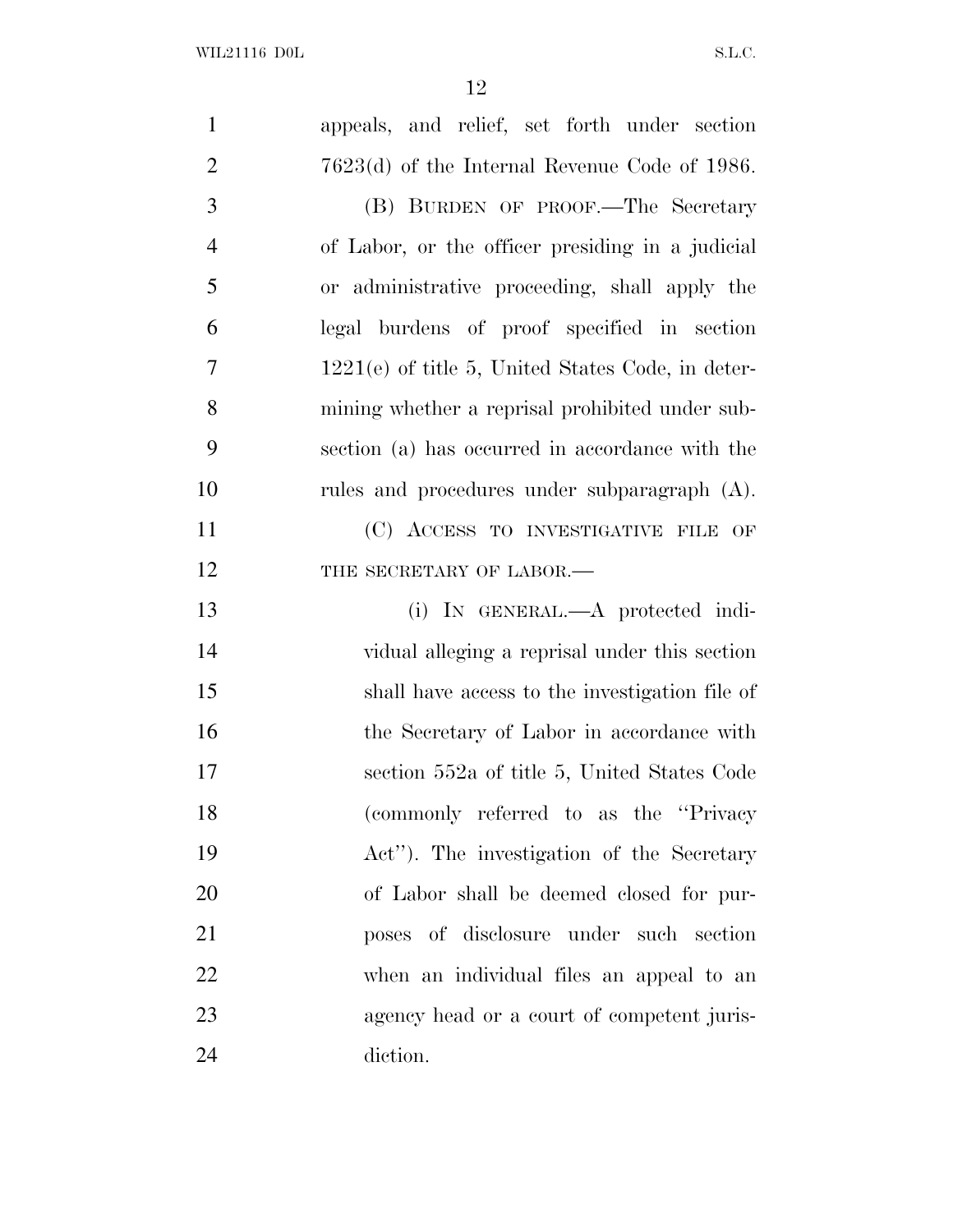| $\mathbf{1}$   | (ii) CIVIL ACTION.—In the event a           |
|----------------|---------------------------------------------|
| $\overline{2}$ | protected individual alleging a reprisal    |
| 3              | under this section brings a civil action    |
| $\overline{4}$ | under this subsection, the protected indi-  |
| 5              | vidual and the non-Federal employer (or     |
| 6              | the head of the applicable agency in the    |
| 7              | case of a Federal personal services con-    |
| 8              | tract involving covered funds), if applica- |
| 9              | ble, shall have access to the investigative |
| 10             | file of the Secretary of Labor in accord-   |
| 11             | ance with section $552a$ of title 5, United |
| 12             | States Code.                                |
| 13             | (iii) EXCEPTION.—The Secretary of           |
| 14             | Labor may exclude from disclosure—          |
| 15             | (I) information protected from              |
| 16             | disclosure by a provision of law; and       |
| 17             | (II) any additional information             |
| 18             | the Secretary of Labor determines           |
| 19             | disclosure of which would impede a          |
| 20             | continuing investigation, if such infor-    |
| 21             | mation is disclosed once such disclo-       |
| 22             | sure would no longer impede such in-        |
| 23             | vestigation, unless the Secretary of        |
| 24             | Labor determines that disclosure of         |
| 25             | law enforcement techniques, proce-          |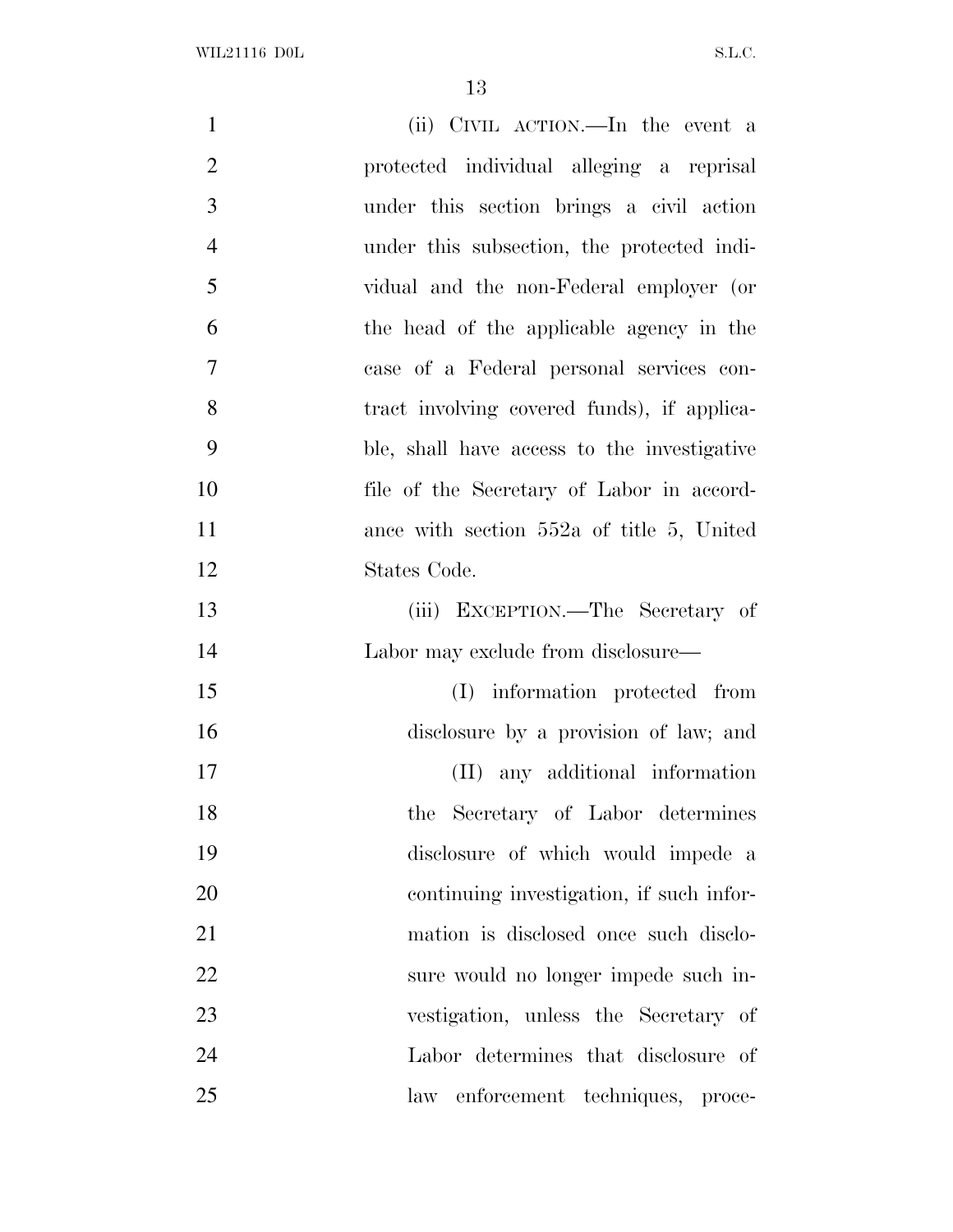| $\mathbf{1}$   | dures, or information could reasonably                 |
|----------------|--------------------------------------------------------|
| $\overline{2}$ | be expected to risk circumvention of                   |
| 3              | the law or disclose the identity of a                  |
| $\overline{4}$ | confidential source.                                   |
| 5              | (iv) PRIVACY OF INFORMATION.—The                       |
| 6              | Secretary of Labor investigating an alleged            |
| $\overline{7}$ | reprisal under this section may not re-                |
| 8              | spond to any inquiry or disclose any infor-            |
| 9              | mation from or about any protected indi-               |
| 10             | vidual alleging such reprisal, except in ac-           |
| 11             | cordance with the provisions of section                |
| 12             | 552a of title 5, United States Code, or as             |
| 13             | required by any other applicable Federal               |
| 14             | law.                                                   |
| 15             | (c) GENERAL PROVISIONS.—                               |
| 16             | (1) RIGHTS RETAINED BY EMPLOYEE.—Noth-                 |
| 17             | ing in this section shall diminish the rights, privi-  |
| 18             | leges, or remedies of any protected individual under   |
| 19             | any Federal or State law, or under any collective      |
| 20             | bargaining agreement.                                  |
| 21             | LIABILITY.—Notwithstanding any other<br>(2)            |
| 22             | provision of law, a protected individual shall be im-  |
| 23             | mune from civil and criminal liability with respect to |
| 24             | a disclosure by the individual if the individual would |
| 25             | be protected from reprisal under subsection (a) for    |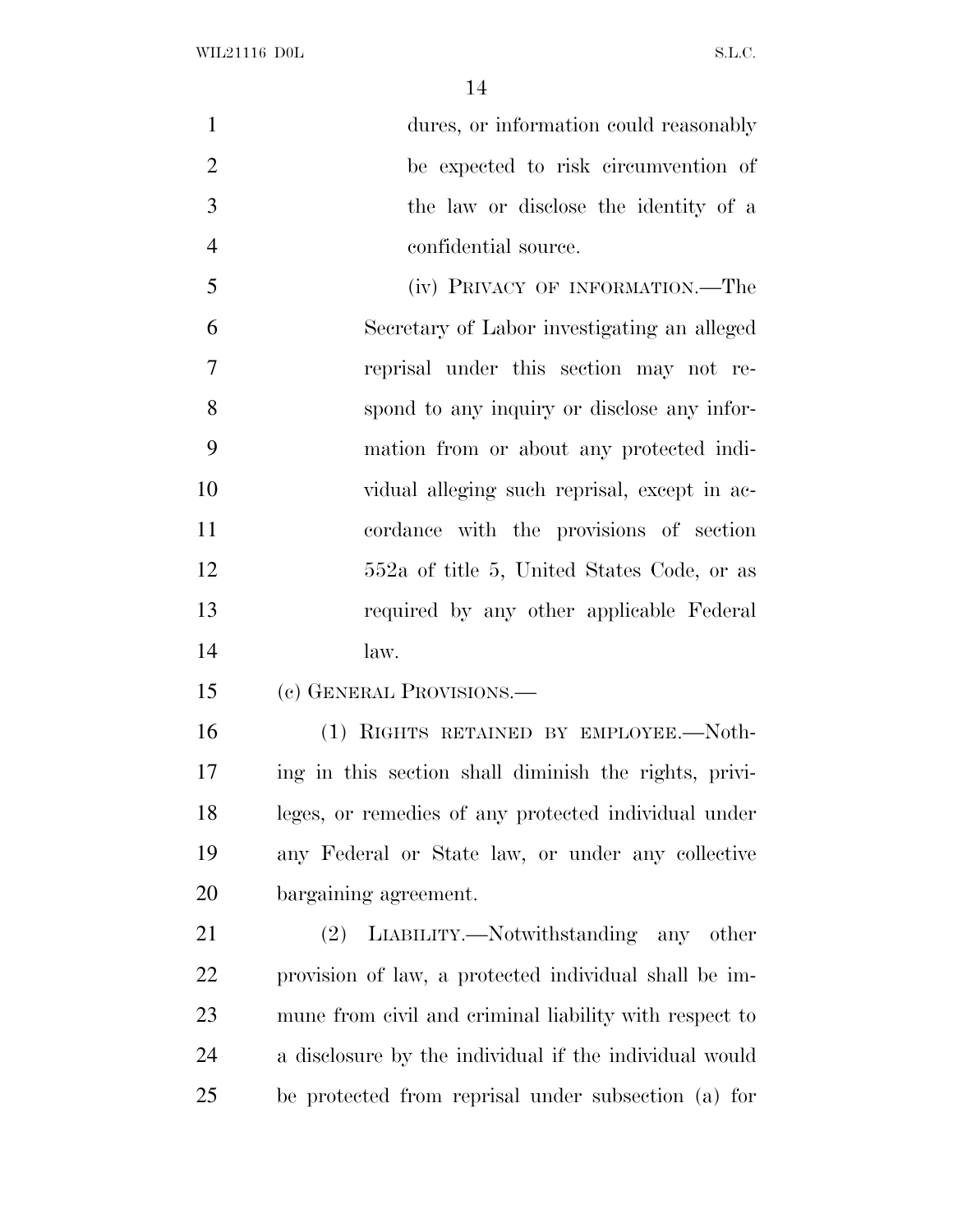making the disclosure. The protected individual shall bear the burden of proving that the individual would be protected from reprisal under subsection (a) for making the disclosure. (3) NONENFORCEABILITY OF CERTAIN PROVI- SIONS WAIVING RIGHTS AND REMEDIES OR REQUIR- ING ARBITRATION OF DISPUTES.— 8 (A) WAIVER OF RIGHTS AND REMEDIES. Except as provided under subparagraph (C), the rights and remedies provided for in this sec- tion may not be waived by any public or private agreement, policy, form, or condition of employ- ment, including by any predispute arbitration agreement. (B) PREDISPUTE ARBITRATION AGREE- MENTS.—Except as provided under subpara- graph (C), no predispute arbitration agreement shall be valid or enforceable if it requires arbi- tration of a dispute arising under this section. 20 (C) EXCEPTION FOR COLLECTIVE BAR-21 GAINING AGREEMENTS.—Notwithstanding sub- paragraphs (A) and (B), an arbitration provi- sion in a collective bargaining agreement shall be enforceable as to disputes arising under the collective bargaining agreement.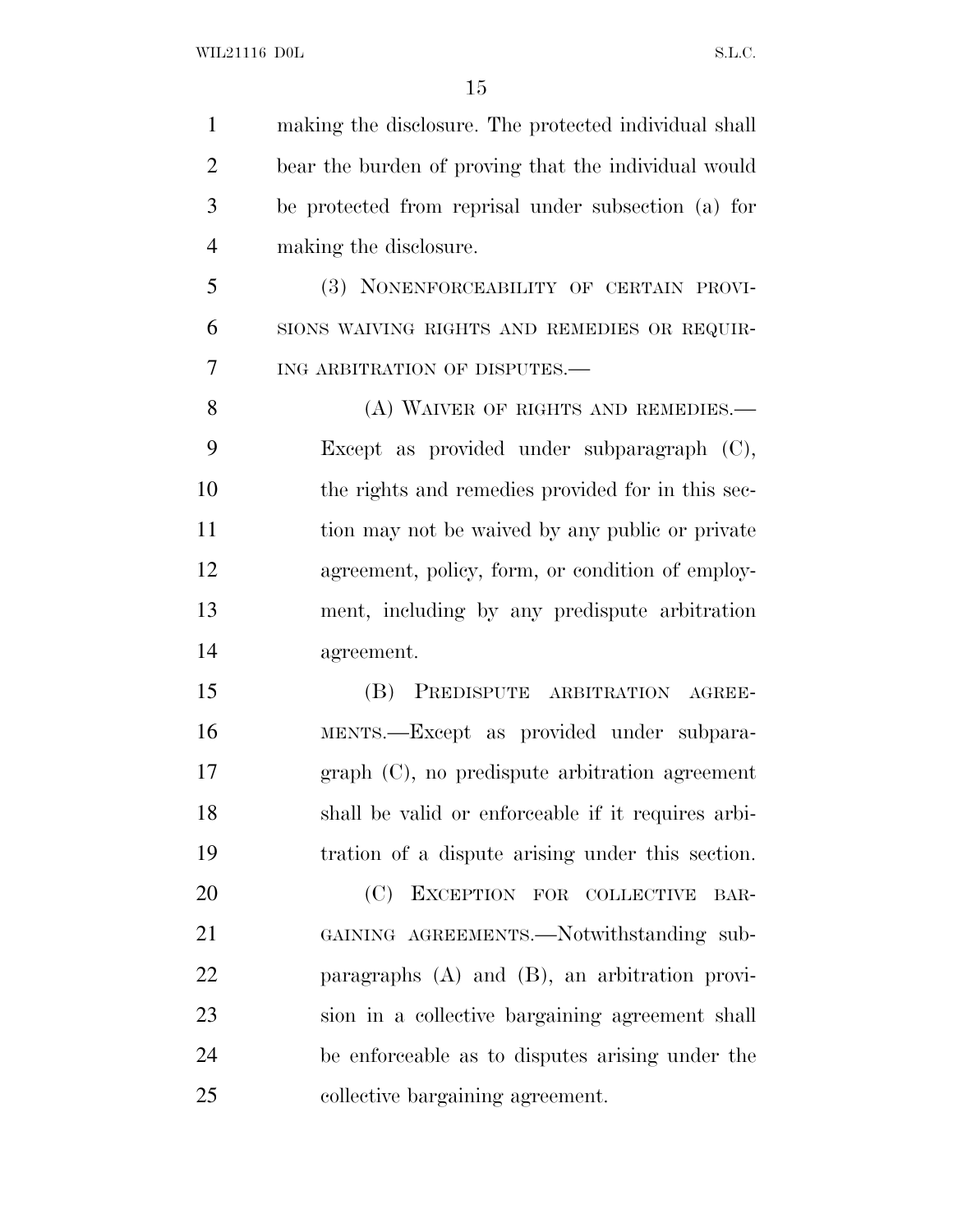| $\mathbf{1}$   | (4) REQUIREMENT TO POST NOTICE OF RIGHTS                  |
|----------------|-----------------------------------------------------------|
| $\overline{2}$ | AND REMEDIES.—Any non-Federal employer receiv-            |
| 3              | ing covered funds (and the head of the applicable         |
| $\overline{4}$ | agency in the case of a Federal personal services         |
| 5              | contract involving covered funds) shall post notice of    |
| 6              | the rights and remedies provided under this section.      |
| 7              | (d) RULES OF CONSTRUCTION.—                               |
| 8              | (1) NO IMPLIED AUTHORITY TO RETALIATE                     |
| 9              | NON-PROTECTED DISCLOSURES.—Nothing in<br><b>FOR</b>       |
| 10             | this section may be construed to-                         |
| 11             | (A) authorize the discharge of, demotion                  |
| 12             | of, or discrimination or other reprisal against a         |
| 13             | protected individual for a disclosure other than          |
| 14             | a disclosure protected by subsection (a); or              |
| 15             | (B) modify or derogate from a right or                    |
| 16             | remedy otherwise available to the protected in-           |
| 17             | dividual.                                                 |
| 18             | (2) RELATIONSHIP TO STATE LAWS.-Nothing                   |
| 19             | in this section may be construed to preempt, pre-         |
| 20             | clude, or limit the protections provided for public or    |
| 21             | private employees under State whistleblower laws.         |
| 22             | (e) COMPLAINT PORTAL.—The Special Inspector               |
| 23             | General for Pandemic Relief, the Pandemic Relief Ac-      |
| 24             | countability Committee, and the Congressional Oversight   |
|                | 25 Commission shall each establish a public website where |